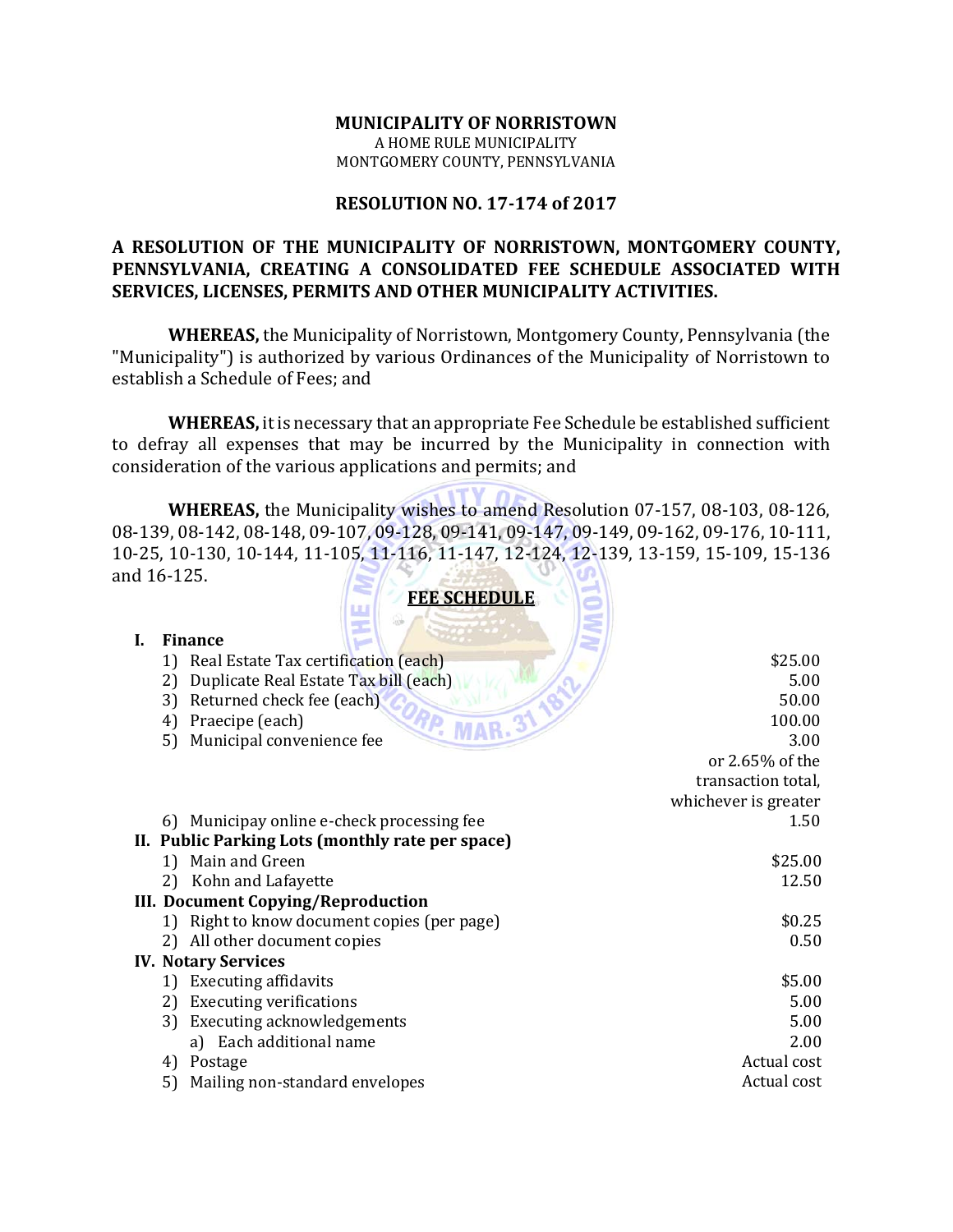|    | <b>V. Police Services</b>                                    |        |
|----|--------------------------------------------------------------|--------|
|    | 1) Housing Authority criminal background checks              | \$7.00 |
|    | 2) Local criminal history check                              | 10.00  |
|    | 3) Accident and incident reports                             | 15.00  |
| 4) | Accident report video                                        | 150.00 |
| 5) | Photographs                                                  |        |
|    | a) Black and White (per print)                               | 10.00  |
|    | b) Digital (per print)                                       | 15.00  |
|    | c) Digital photos on disc (each)                             | 200.00 |
| 6) | Fingerprinting                                               |        |
|    | Municipality Resident (per card)<br>a)                       | 5.00   |
|    | b) Non-Municipality Resident (per card)                      | 20.00  |
|    | Housing Authority (per card)<br>c)                           | 20.00  |
|    | 7) Car boot removal fee                                      | 100.00 |
| 8) | Administrative Fee for towed vehicles                        |        |
|    | a) $6:00$ am to $5:59$ pm                                    | 35.00  |
|    | b) $6:00 \text{ pm}$ to $5:59 \text{ am}$                    | 35.00  |
| 9) | Private towing                                               |        |
|    | a) Towing company rates -license fee (per year)              | 25.00  |
|    | Private towing company rates as set forth in section 5.A.(1) |        |
|    | through 5.A(5) of Ordinance No. 09-13:                       |        |
|    | Class 1-Light duty, less than 5,000 lbs.                     | 175.00 |
|    | Class 2-Light duty, 5,001-10,000 lbs.                        | 205.00 |
|    | Class 3-Medium duty, 10,001-26,000 lbs.                      | 250.00 |
|    | W<br>Class 4-Medium duty, 26,001-60,000 lbs.                 | 250.00 |
|    | Class 5- Medium duty, 60,001-80,000 lbs.                     | 250.00 |
|    | Maximum fee for private towing company response, if<br>b)    |        |
|    | after arrival, the owner or custodian of the vehicle         |        |
|    | expresses a willingness and intention to remove the          |        |
|    | vehicle immediately as set forth in Section 5.A(6) of        |        |
|    | Ordinance 09-13.                                             | 40.00  |
|    | Maximum fee for private towing company storage for the<br>c) |        |
|    | first 24 hour period from the time the wreaker arrives at    |        |
|    | the scene.                                                   | 25.00  |
|    | No charge for the first four (4) hours after the tow vehicle |        |
|    | arrives at the scene if the vehicle is property retrieved    |        |
|    | within the time frame during regular business hours of the   |        |
|    | tow operator. In the event that a tow operator is not open   |        |
|    | to the public during the time when the vehicle is towed,     |        |
|    | then the four (4) hour grace period starts at the regular    |        |
|    | opening time of the operator on the next business day.       |        |
|    | Thereafter, the fee will be charged per day.                 |        |
|    | Maximum fee (per day) for private towing company<br>d)       |        |
|    | protecting a vehicle as set forth in Section 5.B(4) of       |        |
|    | Ordinance No. 09-13                                          | 25.00  |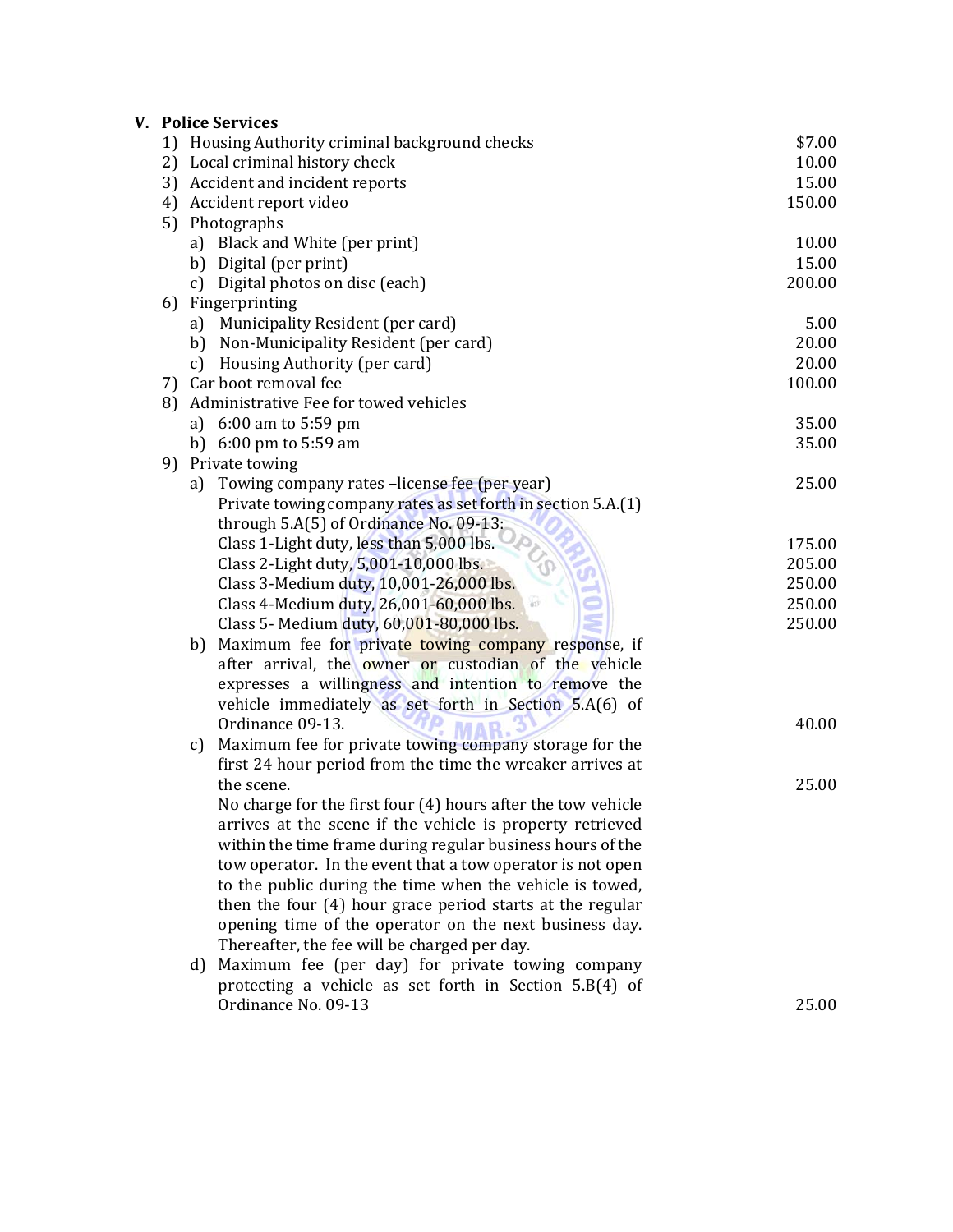| 10) Vehicles and Traffic                                              |                    |             |
|-----------------------------------------------------------------------|--------------------|-------------|
| <b>VIOLATION</b>                                                      | <b>SECTION</b>     | <b>FINE</b> |
| Vehicles to be parked with marked                                     |                    |             |
| spaces (Other Violations)                                             | 305-21             | \$28.00     |
| Parking in alleys (No Parking in Fire                                 |                    |             |
| Lane)<br>Parking of Commercial Vehicles (Other                        | 305-22             | 28.00       |
| Violation)                                                            | 305-23             | 28.00       |
| Angle Parking (Other Violation)                                       | 305-24             | 28.00       |
| Parking prohibited at all times (No                                   |                    |             |
| Parking Anytime)                                                      | 305-25             | 28.00       |
| Parking prohibited during certain hours                               |                    |             |
| (No Parking Hours indicated)                                          | 305-26             | 20.00       |
| Time Limit Parking (Exceeding 15 min,                                 |                    |             |
| 30 min, 1 hour and 2 hour parking)                                    | 305-27             | 20.00       |
| <b>Special Purpose Parking Zone</b>                                   | 305-28             | 28.00       |
| <b>Loading Zones</b>                                                  | 305-29             | 28.00       |
| Parking for Handicapped and Disabled                                  |                    |             |
| Veterans (Handicapped Parking)                                        | 305-30             | 65.00       |
| Hours and days parking meter fee                                      |                    |             |
| required (Exceeding Meter Limit)                                      | 305-36B            | 28.00       |
| Permits Required (Reserved Parking)                                   | 305-43             | 28.00       |
| Parking Restrictions (Exceeding 2 hour,                               |                    |             |
| 4 hour parking)                                                       | 305-52             | 20.00       |
| Pedestrian crosswalk (Blocking                                        | àŵ                 |             |
| crosswalk)                                                            | 305-72             | 28.00       |
| Storage of Vehicles Prohibited (Other                                 |                    |             |
| Violation)                                                            | $305 - 73$         | 28.00       |
| Prohibitions in specified places-PMVC                                 | 3353               |             |
| (Blocked Driveway)                                                    | (a)(2)(i)          | 28.00       |
| Prohibitions in specified places-PMVC                                 | 3353               |             |
| (within 15' of fire hydrant)<br>Prohibitions in specified places-PMVC | (a)(2)(ii)<br>3353 | 28.00       |
| (Blocking Crosswalk)                                                  | (a)(1)(iv)         | 28.00       |
| Prohibitions in specified places-PMVC                                 | 3353               |             |
| (Double Parking)                                                      | (a)(1)(i)          | 28.00       |
| Additional parking regulations-PMVC                                   |                    |             |
| (facing against traffic movement)                                     | 3354               | 15.00       |
| Prohibitions in specified places-PMVC                                 | 3353               |             |
| (Parking within 20' of intersection)                                  | (a)(2)(iii)        | 28.00       |
| Prohibitions in specified places-PMVC                                 | 3353               |             |
| (No Parking Bus Stop)                                                 | (a)(3)(ii)         | 28.00       |
| Prohibition in specified places-PMVC (No                              | 3353               |             |
| Parking here to Corner)                                               | (a)(3)(ii)         | 28.00       |
| Abandoned Vehicle (Physically                                         |                    |             |
| inoperable)                                                           | 301                | 40.00       |
| Abandoned Vehicle(Illegally parked)                                   | 301                | 40.00       |
| Abandoned Vehicle (Private property)                                  | 301                | 40.00       |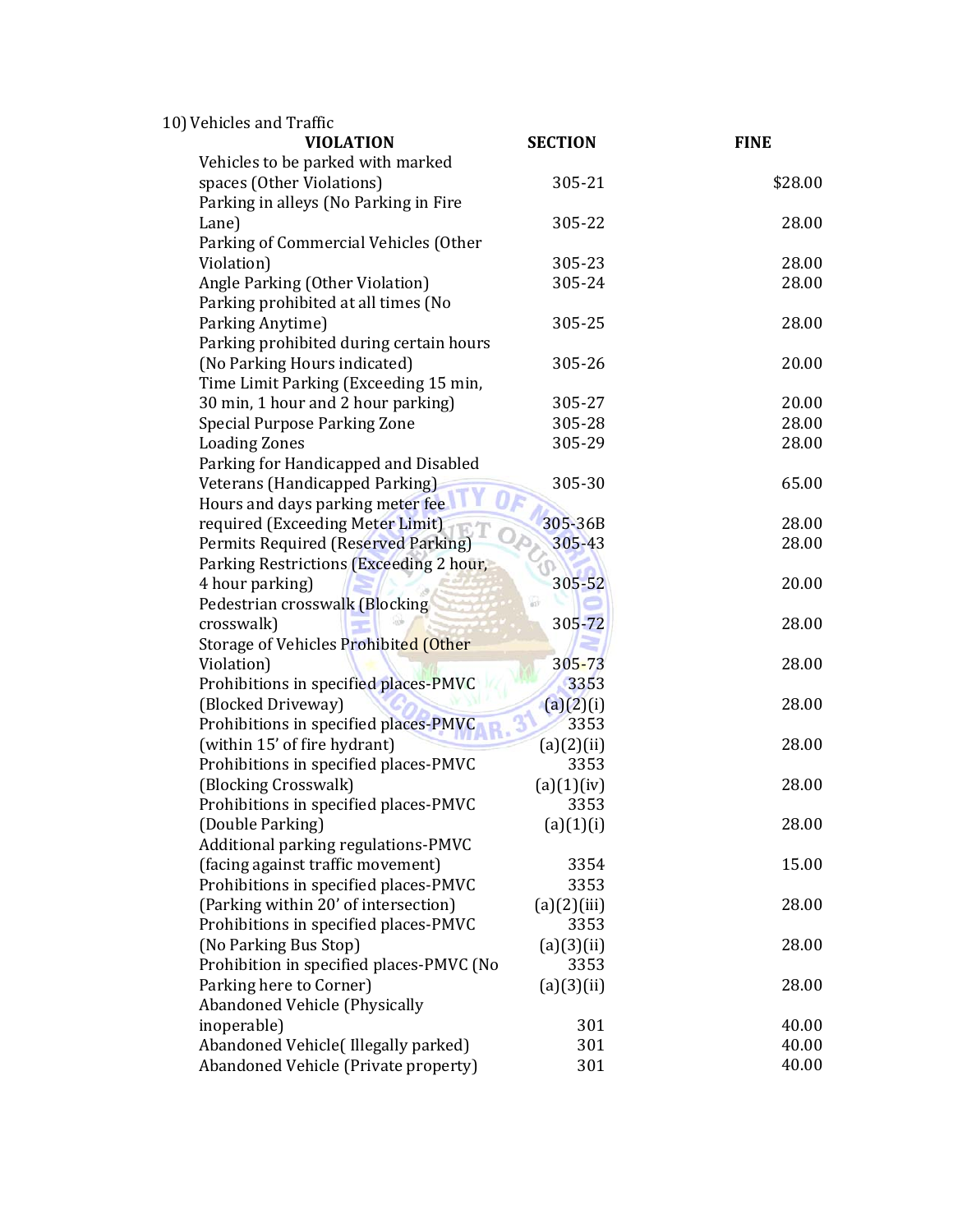| Abandoned Vehicle (Expired<br>registration)<br>$301 - 2$<br>Abandoned Vehicle (Expired inspection)<br>$301 - 3$ | 40.00<br>40.00 |
|-----------------------------------------------------------------------------------------------------------------|----------------|
|                                                                                                                 |                |
|                                                                                                                 |                |
|                                                                                                                 |                |
| Abandoned Vehicle (No ascertainable                                                                             |                |
| VIN)<br>301                                                                                                     | 40.00          |
| 301<br>No Parking on Sidewalks                                                                                  | 28.00          |
| All other violations: Cited under other violations                                                              |                |
| Violations increase by \$10 after five (5) days of non-payment<br>subject to applicable local and state law     |                |
| 11) Zone Residential Parking Permit                                                                             |                |
| Annual fee per car (three car limit/ one for apartments)                                                        | 0.00           |
| <b>Visitor Permit</b>                                                                                           | 0.00           |
|                                                                                                                 |                |
| 12) Metered/Kiosk Parking Fee                                                                                   |                |
| Metered/Kiosk parking hours are Monday through Friday                                                           |                |
| from $8:00$ am to $6:00$ pm.                                                                                    |                |
|                                                                                                                 |                |
| <b>Kiosk Parking</b>                                                                                            |                |
| Per 10 minutes                                                                                                  | 0.25           |
| Per 1 hour                                                                                                      | 1.50           |
|                                                                                                                 |                |
| <b>DESCRIPTION</b><br><b>STREET</b><br><b>BLOCK</b>                                                             |                |
| <b>Swede St and DeKalb St</b><br>$00 -$<br>E Airy St                                                            |                |
| Swede St<br>400<br>Airy St and W Penn St                                                                        |                |
| <b>W Penn St and Main St</b><br>Swede St<br>300                                                                 |                |
| DeKalb St and Strawberry Al<br>E Penn St<br>$00\,$                                                              |                |
| <b>Swede St and Cherry St</b><br>W Airy St<br>0 <sub>0</sub>                                                    |                |
| Cherry St<br>400<br>W Penn St and W Airy St                                                                     |                |
| Swede St<br><b>Airy St and Marshall St</b><br>500                                                               |                |
| E Airy St and E Marshall St<br>DeKalb St<br>500                                                                 |                |
| Swede St and Cherry St<br>W Penn St<br>00                                                                       |                |
| 500<br>E Airy St and E Marshall St<br>Maris St                                                                  |                |
| Church St<br>500<br>E Airy St and E Marshall St                                                                 |                |
| W Lafayette St<br>00<br>Swede St and Cherry St                                                                  |                |
| W Lafayette St<br>00<br><b>Cherry St and Barbadoes St</b>                                                       |                |
| 300                                                                                                             |                |
| 400                                                                                                             |                |
| 500                                                                                                             |                |
| W Marshall St<br>600<br>Markley St and Kohn St                                                                  |                |
| The fee for parking in the following meter districts will be:                                                   |                |
| Per 20 minutes                                                                                                  | 0.25           |
| Per 1 hour                                                                                                      | 0.75           |
| W Marshall St<br>300-<br>Beginning west of Markley St                                                           |                |
| between the railroad tracks<br>600                                                                              |                |
| and Corson Street                                                                                               |                |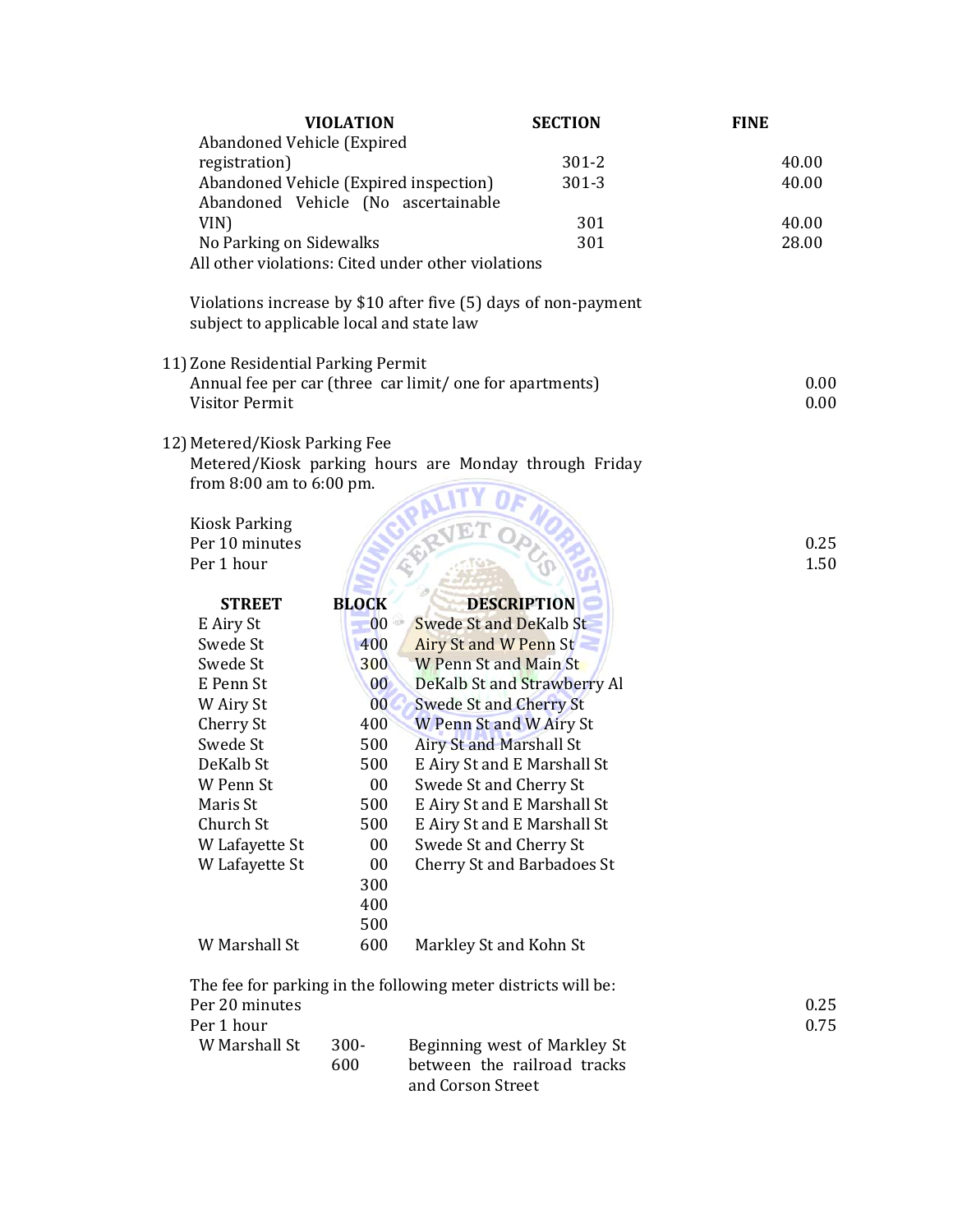## **VI. Code Enforcement, Building and Zoning**

1) Contractor Licenses Before February  $1<sup>st</sup>$  (annually) After February 1st (annually)

*Note: All plumbing and electrical employees must be licensed*

Contractor's licenses are value for the calendar year (January  $1$ <sup>st</sup> through December  $31$ <sup>st</sup>). Any contractors commencing work without first obtaining license shall be subject to a payment of double the fee described above.

2) Building Permit Fees

Permit applicants shall pay a fee based on the total estimated cost of the project (\$70.00 minimum). The Code Enforcement department may require the applicant to provide a contract or similar documentation to verify the estimated project costs. **FEES SHALL BE PAID AT THE TIME WHEN THE PERMIT IS ISSUED.**

Building, plumbing, electrical, mechanical, fire and energy permits shall be issued separately and each permit fee shall be based on the following fee scale calculation for the total project value as follows:

Total project value up to  $$2,000$  \$0 to  $$2,000$ 

Total project value up to  $$50,000$  \$2,001 to \$50,000

Total project value up to \$3,000,000 \$50,001 to \$3,000,000

Total project value over \$3,000,000 \$3,000,000 or greater

A project that includes multiple parcels and the total construction value of the parcel exceeds \$50,000, each permit for each parcel shall be calculated based on  $1.5\%$  per \$1,000 construction project value for the project or project phase. This fee calculation applies only to projects that are regulated by the International Residential Code.

All permits require an additional \$4.50 State fee established by Act 45 of 1999. Each permit fee shall also be subject to a \$25.00 Administrative fee.

\$70.00 3% per \$1,000 of project value or fraction thereof 1.5% per \$1,000 of project value or fraction thereof .75% per \$1,000 of project value or fraction thereof

\$70.00 80.00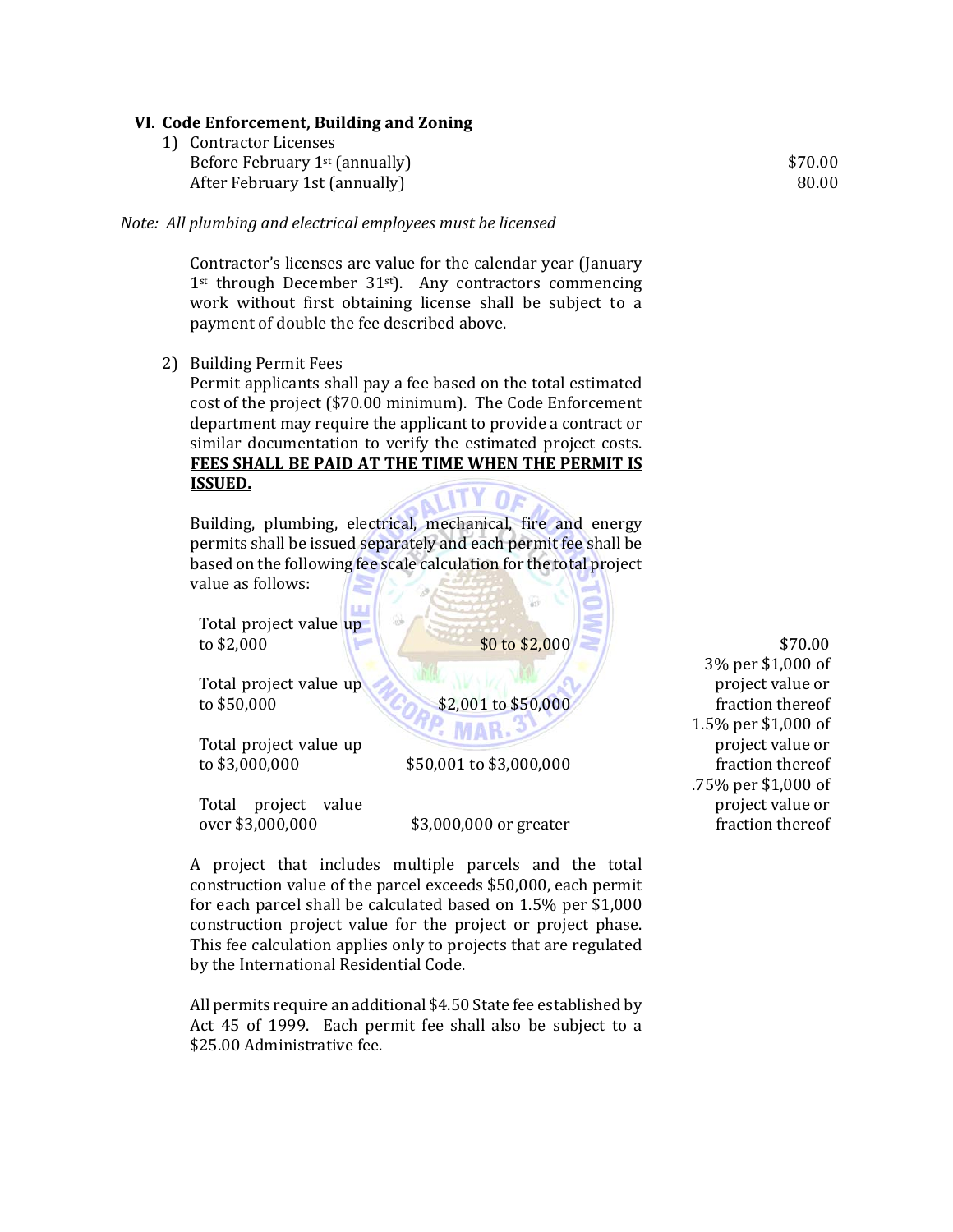Any person commencing work without first obtaining an approved permit from the Municipality shall be subject to a payment of double the permit fee described above.

Building permit fees include the cost of two (2) inspections for each phase of the project (e.g. footings, framing, plumbing, etc.). Additional inspections required because worked completed failed to pass the initial two (2) inspections shall result in an additional \$30.00 fee for each additional inspection. 

Inspections canceled by the contractor or resident with notification of less than 24 hours in advance of scheduled time shall be assessed a  $$25.00$  cancellation  $fe$ .

3) Plan review fees

Building plans submitted for review to the Municipality of Norristown Code Enforcement Department as part of a permit application will be charged an additional fee. **FEES SHALL BE PAID AT THE TIME WHEN THE PERMIT IS ISSUED.**

| Residential plans (per hour)                                                                                                                                                                                                                                               | \$70.00           |
|----------------------------------------------------------------------------------------------------------------------------------------------------------------------------------------------------------------------------------------------------------------------------|-------------------|
| b) Commercial plans (per hour)                                                                                                                                                                                                                                             | 110.00            |
| c) Administrative fee (per review)                                                                                                                                                                                                                                         | 25.00             |
| d) Norristown Volunteer Fire Companies                                                                                                                                                                                                                                     | 0.00 <sub>1</sub> |
| $\mathbf{A}$ . The same set of $\mathbf{A}$ is a set of $\mathbf{A}$ is a set of $\mathbf{A}$ is a set of $\mathbf{A}$ is a set of $\mathbf{A}$ is a set of $\mathbf{A}$ is a set of $\mathbf{A}$ is a set of $\mathbf{A}$ is a set of $\mathbf{A}$ is a set of $\mathbf{$ |                   |

A plan review must be completed for **ALL** fire detection and suppression systems. The Municipality shall, at its sole discretion, determine when plan reviews for other projects are required.

4) Use and Occupancy Permits

All property that transfers ownership in the Municipality of Norristown must be inspected **PRIOR** to the settlement and a Use and Occupancy permit must be issued. Failure to obtain an Occupancy permit, Temporary Occupancy Permit or Temporary Access Permit prior to settlement will result in assessment of double the usual fee. In addition, a Use and Occupancy inspection and permit is required whenever a property changes use, as determined by either zoning or building codes.

a) Commercial Units-Low Hazard Occupancy (Business, retail, etc.) 1 to 2,000 square feet 2,001 to 5,000 square feet 5,001 to 10,000 square feet 10,001 to 100,000 square feet 100,001 square feet and greater \$110.00 160.00 210.00 260.00 310.00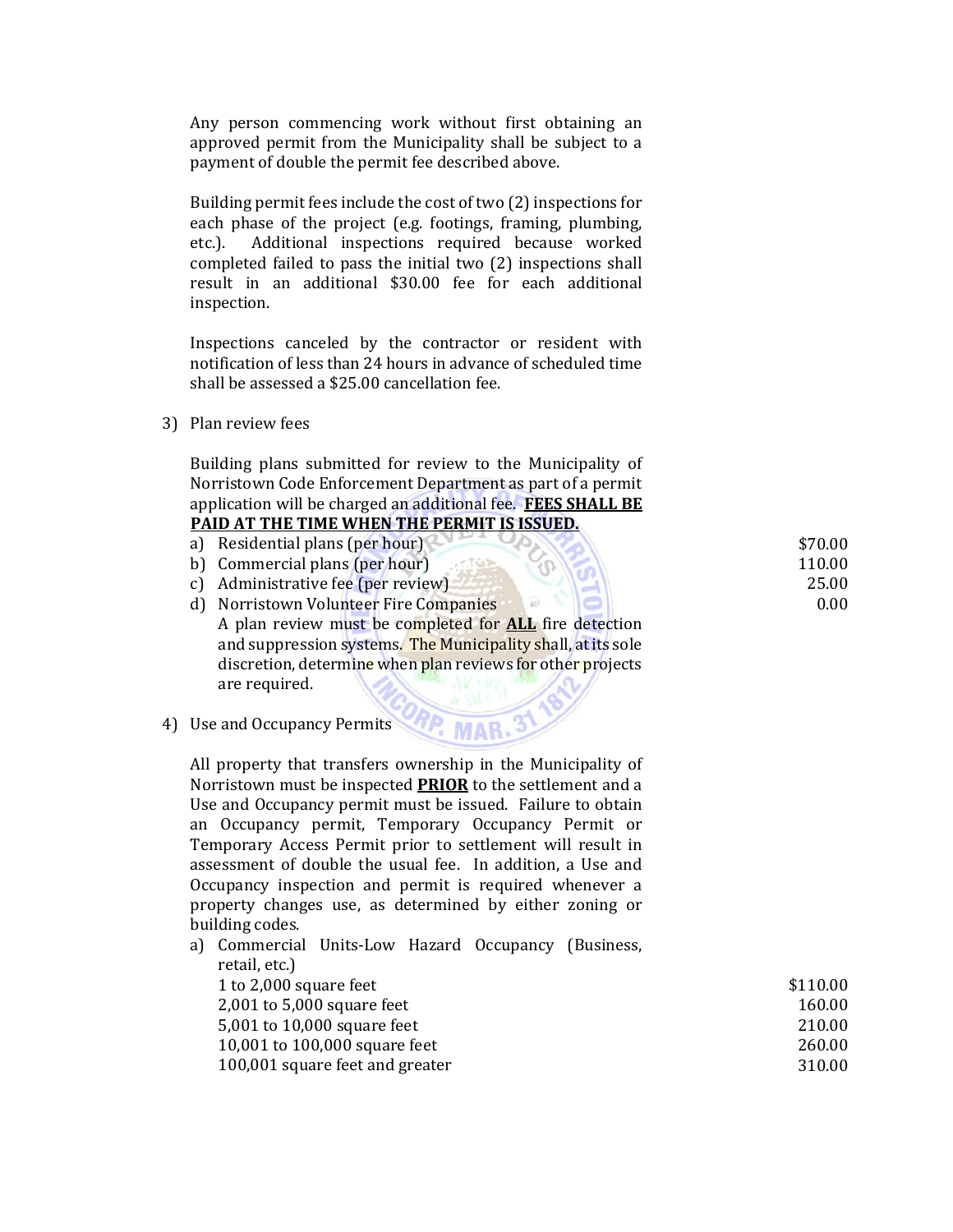|    | Commercial<br>b)<br>Units-High<br>Hazard<br>Occupancy<br>(Manufacturing, Warehouse, etc.)                                                                                                                                                                                                               |          |
|----|---------------------------------------------------------------------------------------------------------------------------------------------------------------------------------------------------------------------------------------------------------------------------------------------------------|----------|
|    | 1 to 2,000 square feet                                                                                                                                                                                                                                                                                  | \$200.00 |
|    | 2,001 to 5,000 square feet                                                                                                                                                                                                                                                                              | 250.00   |
|    | 5,001 to 10,000 square feet                                                                                                                                                                                                                                                                             | 300.00   |
|    | 10,001 to 100,000 square feet                                                                                                                                                                                                                                                                           | 400.00   |
|    | 100,001 square feet and greater                                                                                                                                                                                                                                                                         | 500.00   |
|    | <b>Residential Units</b><br>c)                                                                                                                                                                                                                                                                          |          |
|    | First unit (per unit)                                                                                                                                                                                                                                                                                   | 75.00    |
|    | Each additional unit (per unit)                                                                                                                                                                                                                                                                         | 75.00    |
|    | d) Administrative Fee                                                                                                                                                                                                                                                                                   | 25.00    |
|    | Norristown Volunteer Fire Companies<br>e)                                                                                                                                                                                                                                                               | 0.00     |
|    | The property owner may be charged an additional fee for<br>the cost of third party inspectors, engineers or other<br>professional needed to complete the inspection, re-<br>inspection or plan review.                                                                                                  |          |
|    | USE AND OCCUPANY PERMIT FEES MUST BE PAID AT<br><b>THE TIME OF APPLICATION.</b> Use and Occupancy permit<br>fees include the cost of two (2) inspections. Additional<br>inspections shall result in an assessment of \$30.00 for<br>each additional inspection.                                         |          |
| 5) | Sign and Banner Permits/Licenses                                                                                                                                                                                                                                                                        |          |
|    | Property owners wishing to erect a sign must first obtain an<br>approved sign permit.                                                                                                                                                                                                                   |          |
|    | Sign Permit fee (per \$1,000 of construction costs)                                                                                                                                                                                                                                                     | 30.00    |
|    | Norristown Volunteer Fire Companies                                                                                                                                                                                                                                                                     | 0.00     |
|    | Any person commissioning work without first obtaining an<br>approved permit from the Municipality shall be subject to an<br>assessment of double the permit fee described above. Owners<br>of the property on which the sign is erected shall pay the<br>Municipality an annual license fee as follows: |          |
|    | Signs less than 20 square feet (per sign)                                                                                                                                                                                                                                                               | 15.00    |
|    | Signs greater than 20 square feet (per square foot)                                                                                                                                                                                                                                                     | 1.50     |
|    | Banner permit fee for each calendar month displayed (per                                                                                                                                                                                                                                                |          |
|    | square foot)                                                                                                                                                                                                                                                                                            | 3.00     |
|    | Norristown Volunteer Fire Companies                                                                                                                                                                                                                                                                     | 0.00     |
| 6) | <b>Rental Licenses</b>                                                                                                                                                                                                                                                                                  |          |
|    | Each rental unit (owner-occupied units are exempt) (per unit)                                                                                                                                                                                                                                           | 65.00    |
|    | Penalty for failure to obtain a license by rental period 31 of the<br>license year (per unit)                                                                                                                                                                                                           | 60.00    |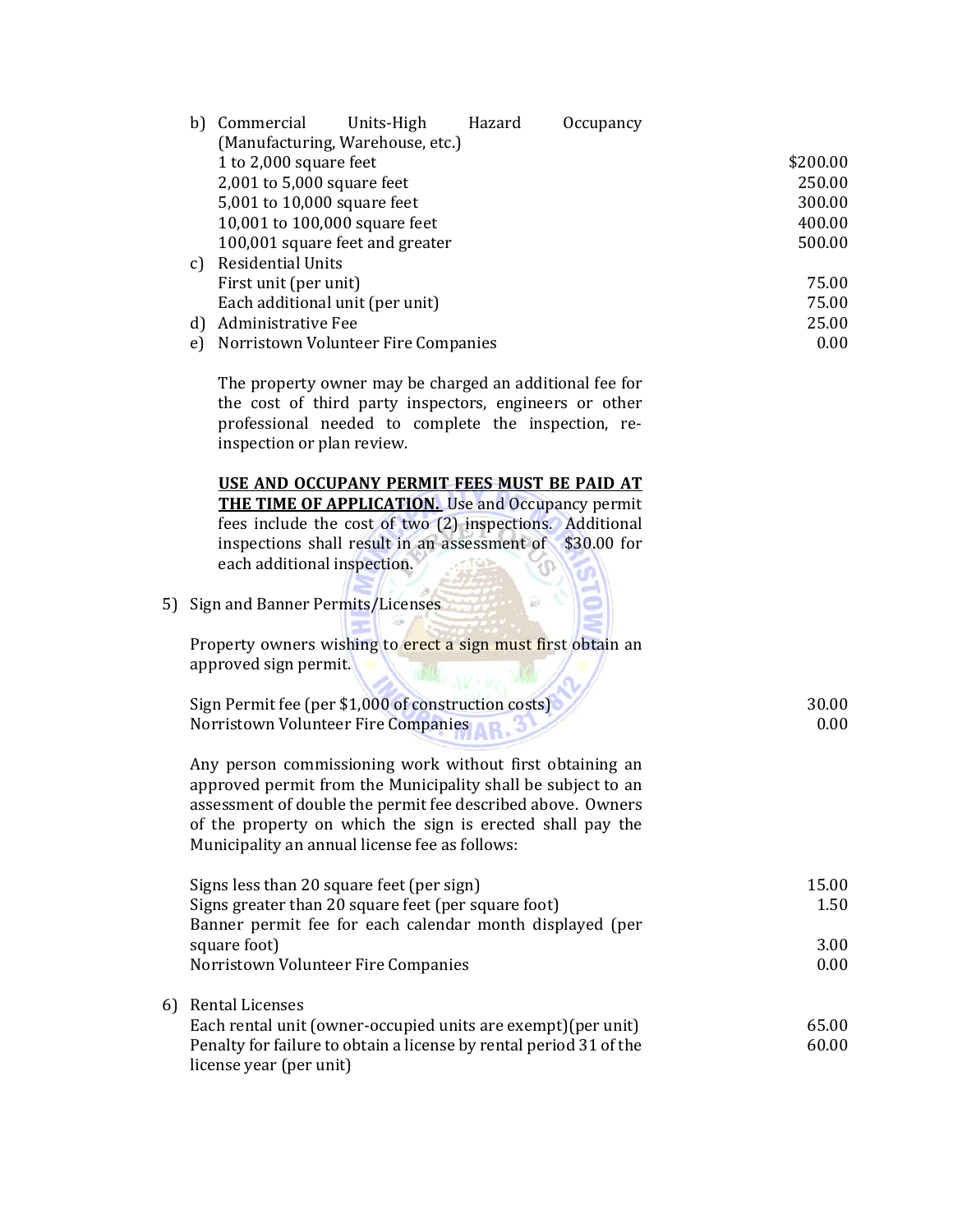Owners of residential rental property must obtain a license annually to operate each year

Owners of residential rental properties operating a rental unit without a valid license shall be assessed double the rental license fee in additional to any penalties.

Rental License fees include two (2) inspections. Additional inspections due to failure to pass the initial inspection or reinspections shall result in an assessment of \$30.00 for each additional inspection.

Inspections canceled by the landlord/property manager with notification of less than 24 hours in advance of the scheduled time or failure to gran access shall be assessed a  $$40.00$ cancelation/no-show fee per rental unit scheduled for inspection. 

7) Property Abatement 



|    | the cost for services based on the following sencutive. |         |
|----|---------------------------------------------------------|---------|
|    | a) Laborer (per man/per hour)                           | \$14.00 |
|    | Equipment (per hours)<br>b)                             | 17.00   |
|    | Chainsaw (per day)<br>C)                                | 55.00   |
|    | Miscellaneous tools (per day)<br>d)                     | 25.00   |
|    | Dump truck (per hour)<br>e)                             | 75.00   |
|    | Bucket truck (per hour)                                 | 125.00  |
|    | Sweeper (per hour)<br>g)                                | 125.00  |
|    | h) Dumping fee (per ton)                                | 75.00   |
|    |                                                         |         |
| 8) | <b>Board Up Permit</b>                                  |         |

Owner of the property who voluntarily or is ordered to board up three (3) or more windows, doors or other openings shall be required to obtain a permit.

| 9) Deed Registry Fee |  |
|----------------------|--|
|                      |  |

10) Code Appeals Board

Property owners who wish to appeal a decision of the Code Enforcement department may do so to the Code Appeals Board. The following amounts are charged to the appellant in order to cover the cost of holding a hearing:

| a) Stenographer       | 400.00 |
|-----------------------|--------|
| b) Advertising        | 50.00  |
| c) Administrative Fee | 50.00  |
| d) Solicitor          | 135.00 |

100.00 

10.00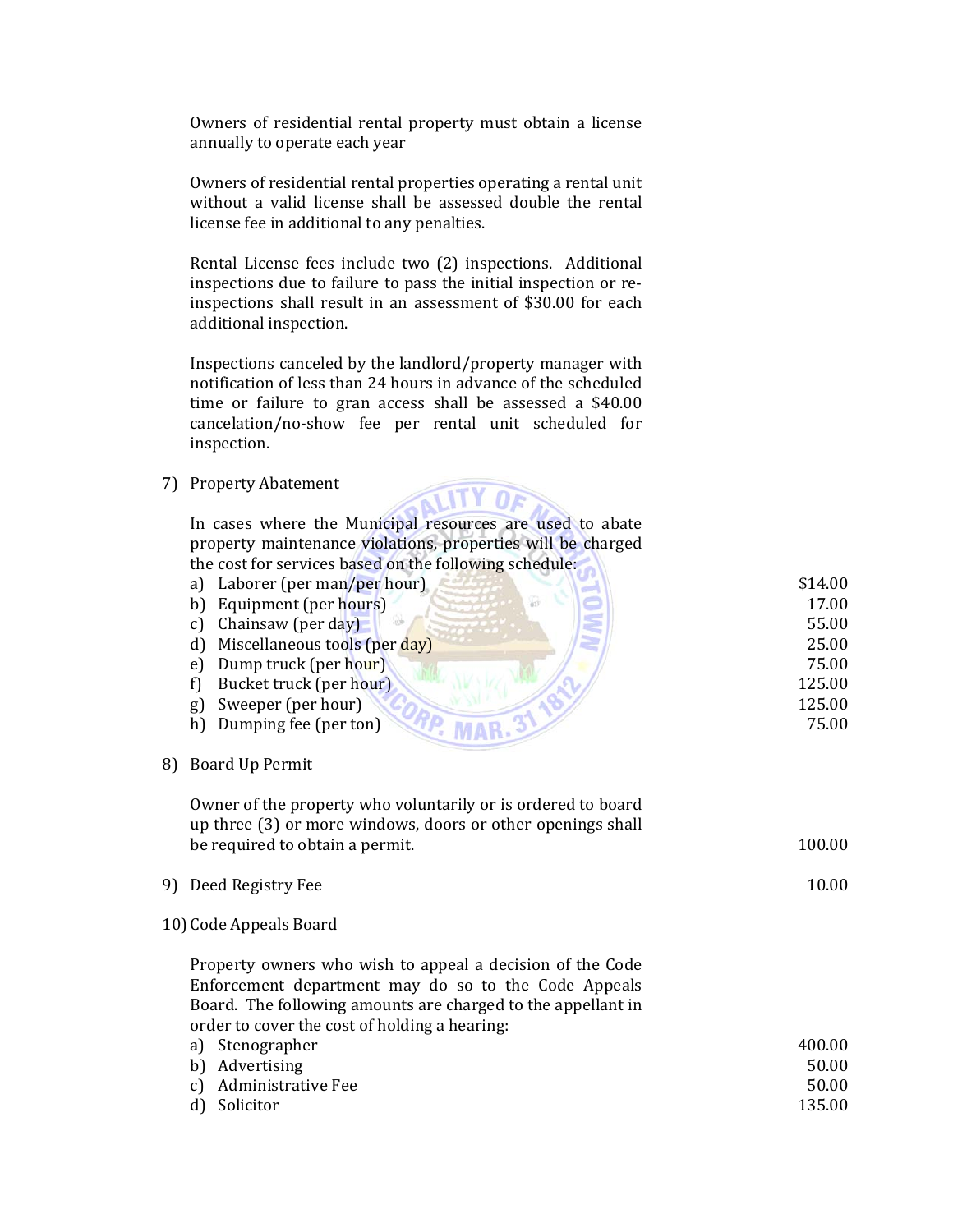| 11) Pawnbroker and Dealers Registration Fee<br>Pursuant to Ordinance 15-03 the pawnbrokers and dealers of |          |
|-----------------------------------------------------------------------------------------------------------|----------|
| precious metals, antiques and second hand goods must<br>register annually.                                | \$400.00 |
| <b>VII. Zoning and Land Development</b>                                                                   |          |
| 1) Zoning Permit Fees (Non-refundable)                                                                    |          |
| a) Single Family Residence                                                                                | \$20.00  |
| Multi-family residence (up to five units)<br>b)                                                           | 30.00    |
| Multi-family residence (over five units)<br>$\mathbf{c}$                                                  | 50.00    |
| Commercial<br>$\mathbf{d}$                                                                                | 50.00    |
| Once the zoning review is complete, a Use and Occupancy                                                   |          |
| inspection must be completed and a Use and Occupancy                                                      |          |
| permit issued (see VI. Code Enforcement, Building and                                                     |          |
| Zoning, Section 4)                                                                                        |          |
| <b>Zoning Hearing Board Fees</b><br>2)                                                                    |          |
| Zoning applicants with use for building or other space that is                                            |          |
| denied by the zoning officer may appeal to the Zoning Hearing                                             |          |
| A fee is charged to cover administrative costs,<br>Board.                                                 |          |
| transcription, legal and other costs associated with holding a                                            |          |
| hearing.                                                                                                  |          |
| a) Residential Fee                                                                                        | 575.00   |
| b) Multi-use Residential Fee                                                                              | 1,110.00 |
| Commercial Fee<br>$\mathbf{c}$ )                                                                          | 1,225.00 |
|                                                                                                           |          |
| 3) Sub-division and Land Development                                                                      |          |
| Whenever a parcel of land is divided into two (2) or more lots,                                           |          |
| or when two (2) or more lots are combined, the property                                                   |          |
| owner must develop a plan and have it reviewed and approved                                               |          |
| by the Norristown Planning Commission. In addition,                                                       |          |
| whenever a new building or addition is to be constructed,                                                 |          |
| plans for these improvements must come before the                                                         |          |

Norristown Planning Commission. 

Fees are required at the time of submission for both the preliminary and final plan submissions. If the applicant intends to request a waiver from Section 301 of the SALDO and submit a preliminary/final plan, the required escrow deposit is  $1\frac{1}{2}$  times the escrow for preliminary plan submission.

There are two  $(2)$  categories of charges: Administrative fees and Escrow deposits. Administrative Fees cover the cost of the application review and administration by the Planning department staff. Administrative fees are not refundable. Escrow deposits are intended to cover the cost of professional services the Planning Department requires to properly review the application. If the escrow funds are reduced to  $$1,000$  or less, the Municipality, at its discretion, may request an additional escrow deposit necessary to complete the planning review process.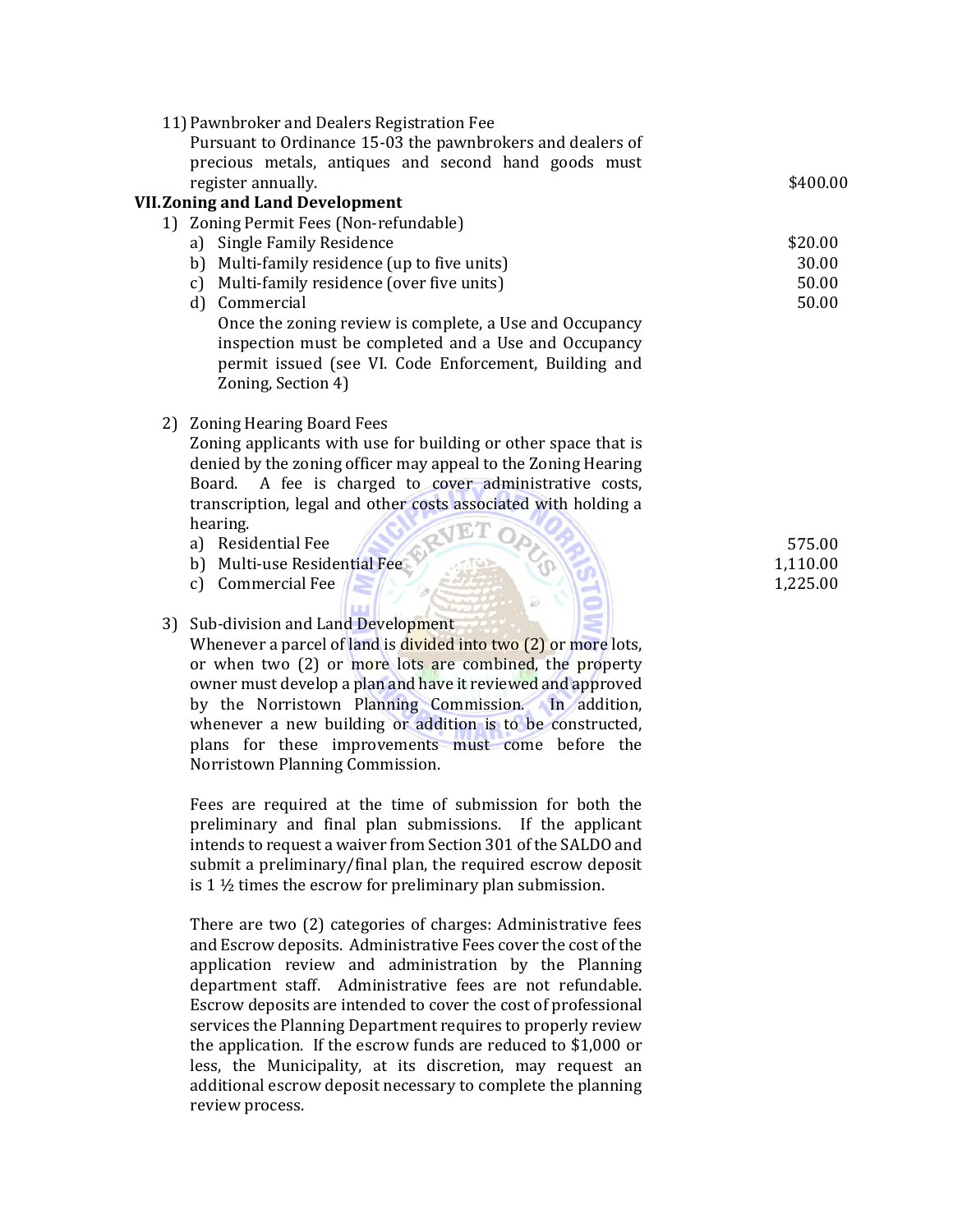# **SUBDIVISION APPLICATION FEE ESCROW DEPSOSIT**

\$450.00 Plus \$200.00 per lot

> See Land Development

See Land Development 

Two residential lots  $$300.00$ 

Three or more residential lots

Two commercial/industrial lots Three or more commercial/ industrial lots

**LAND DEVELOPMENT APPLICATION FEE** Residential up to two  $(2)$  units  $$750.00$ Residential three (3) units and above  $$750.00 + 150.00$ per unit  $Commercial$  and industrial  $$750.00 + $350.00$ per additional building 

A plan review must be completed for all fire detection and suppression systems. The Municipality shall, at its sole discretion, determine when plan reviews for other projects are required. 

- a) Residential Plans (per hour)
- b) Commercial Plans (per hour)
- c) Administrative Fee

# 4) Conditional Uses

Certain uses in the Municipality are allowed only by the approval of Council. In these situations, the applicant must come before Council at a Public hearing. Fees associated with these hearing cover the cost of advertisement, legal, staff and transcription expenses.

a) Single Family Residence b) Multi-family Residence c) Commercial 575.00 1,100.00 1,225.00 **VIII. Fire Department** 1) Fire/Incident Reports Non-Certificate Fire Safety Training (maximum 25 students) For profit (45 minutes) For non-profit (45 minutes) Photographs a) Black and White (each print) b) Digital (each print) c) Digital photos on disc (per disc) \$25.00 \$550.00 225.00 10.00 15.00 200.00 

2) Commercial Fire Inspections

a) Commercial Units - Low Hazard Occupancy (Ambulatory health care, banks, barbers and beauty shops, retail, etc.) 1 to 2,000 square feet 110.00 

\$2,000 PLUS 500.00 per lot \$4,500 PLUS \$650 per lot 

# **ESCROW DEPOSIT**

\$3,000  $$3,000 + $325$  per unit 

 $$3,000 + 325$  per additional building

> 70.00 110.00 25.00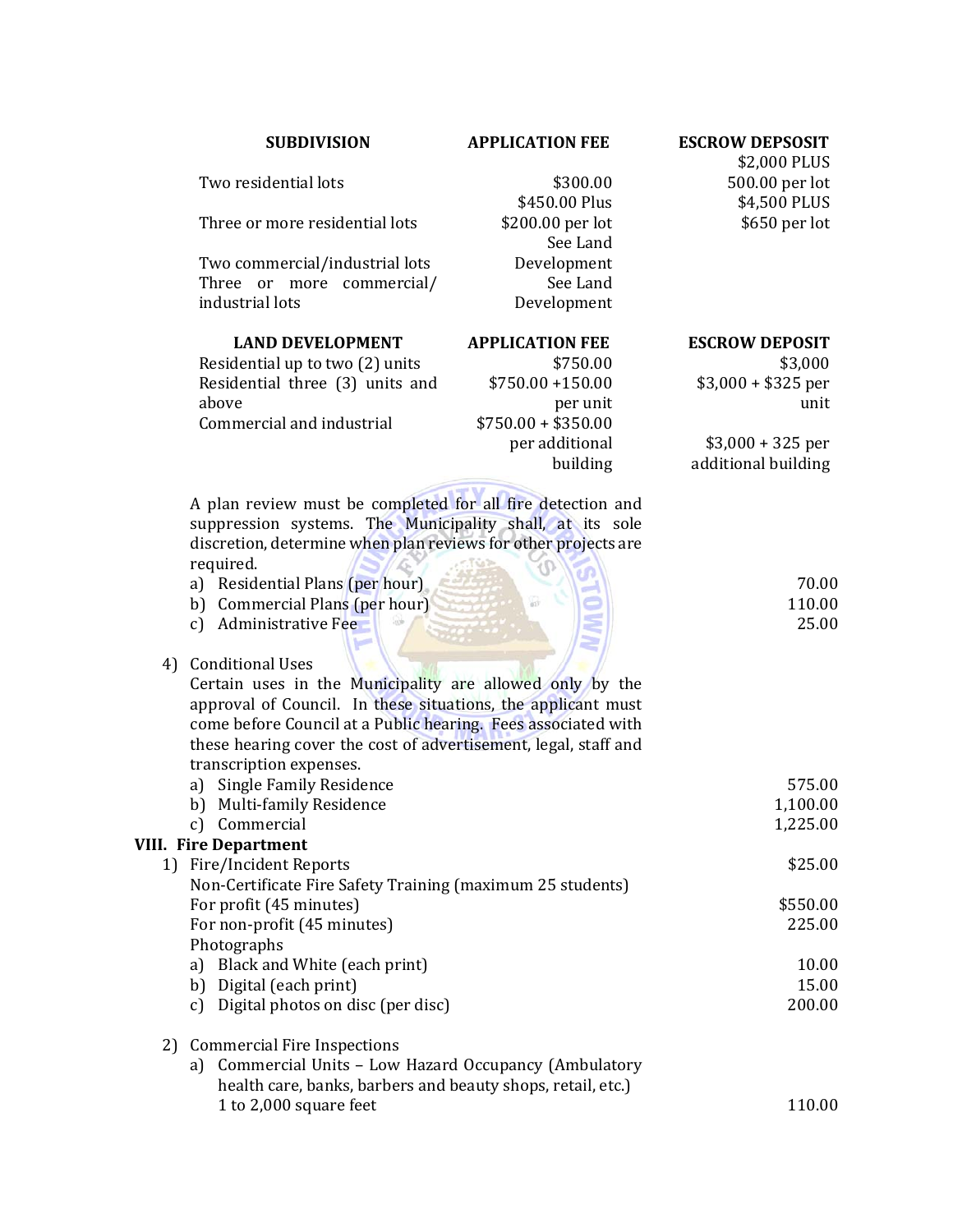| $2,001$ to 5,000 square feet   | 160.00 |
|--------------------------------|--------|
| 5,001 to 10,000 square feet    | 210.00 |
| 10,001 to $100,000$ square fee | 260.00 |
| 100,001 square feet or greater | 310.00 |

| b) Commercial Units - Moderate Hazard Occupancy            |          |
|------------------------------------------------------------|----------|
| (Manufacturing, Bakeries, Auto Repair and Auto Body, etc.) |          |
| 1 to 2,000 square feet                                     | \$150.00 |
| 2,001 to $5,000$ square feet                               | 200.00   |
| 5,001 to 10,000 square feet                                | 250.00   |
| 10,001 to 100,000 square feet                              | 320.00   |
| 100,001 square feet or greater                             | 400.00   |
|                                                            |          |

c) Commercial Units - High Hazard Occupancy (Wholesale, retail sales and storage of flammable and combustible liquids, liquor stores and distributors without bulk storage, stationary batteries used for facility emergency power or telecommunication facilities, etc.)

The property owner may be charged an additional fee for the cost of third-party inspectors, engineers or other professionals needed to complete the inspection, reinspection or plan review.

Fire inspections fees include the cost of two inspections, the initial and one re-inspection. Additional inspections required because of the failure of the work to pass the initial two inspections, shall result in an additional \$30.00 for each additional inspections.

3) Fire Department Operational Permit Fees

| <b>PERMIT FEE</b><br><b>ITEM</b><br><b>ANNUAL</b> |          |                       |  |  |
|---------------------------------------------------|----------|-----------------------|--|--|
|                                                   |          | <b>INSPECTION FEE</b> |  |  |
| Aerosol products                                  | 50.00    | 25.00                 |  |  |
| Amusement buildings                               | 50.00    | 25.00                 |  |  |
| <b>Aviation facilities</b>                        | 50.00    | 25.00                 |  |  |
| Carnivals and fairs                               | 50.00    | 25.00                 |  |  |
| Cellulose Nitrate fil                             | 50.00    | 25.00                 |  |  |
| Combust Dust producing operations                 | 50.00    | 25.00                 |  |  |
| Combustible fibers                                | 50.00    | 25.00                 |  |  |
| Compressed gases                                  | 50.00    | 25.00                 |  |  |
| Covered mall buildings                            | 50.00    | $0.05$ per sq. ft.    |  |  |
| Cryogenic fluids                                  | 50.00    | 25.00                 |  |  |
| Cutting and welding                               | 50.00    | 25.00                 |  |  |
| Dry cleaning plants                               | 50.00    | 25.00                 |  |  |
| <b>Exhibits and trade shows</b>                   | 50.00    | 0.05 per sq. ft.      |  |  |
| <b>Explosives</b>                                 | 1,000.00 | 50.00                 |  |  |
| Fire hydrants and valves                          | 50.00    | 2.00 per device       |  |  |
| Flammable/combustible liquids                     | 50.00    | 0.05 per gallon       |  |  |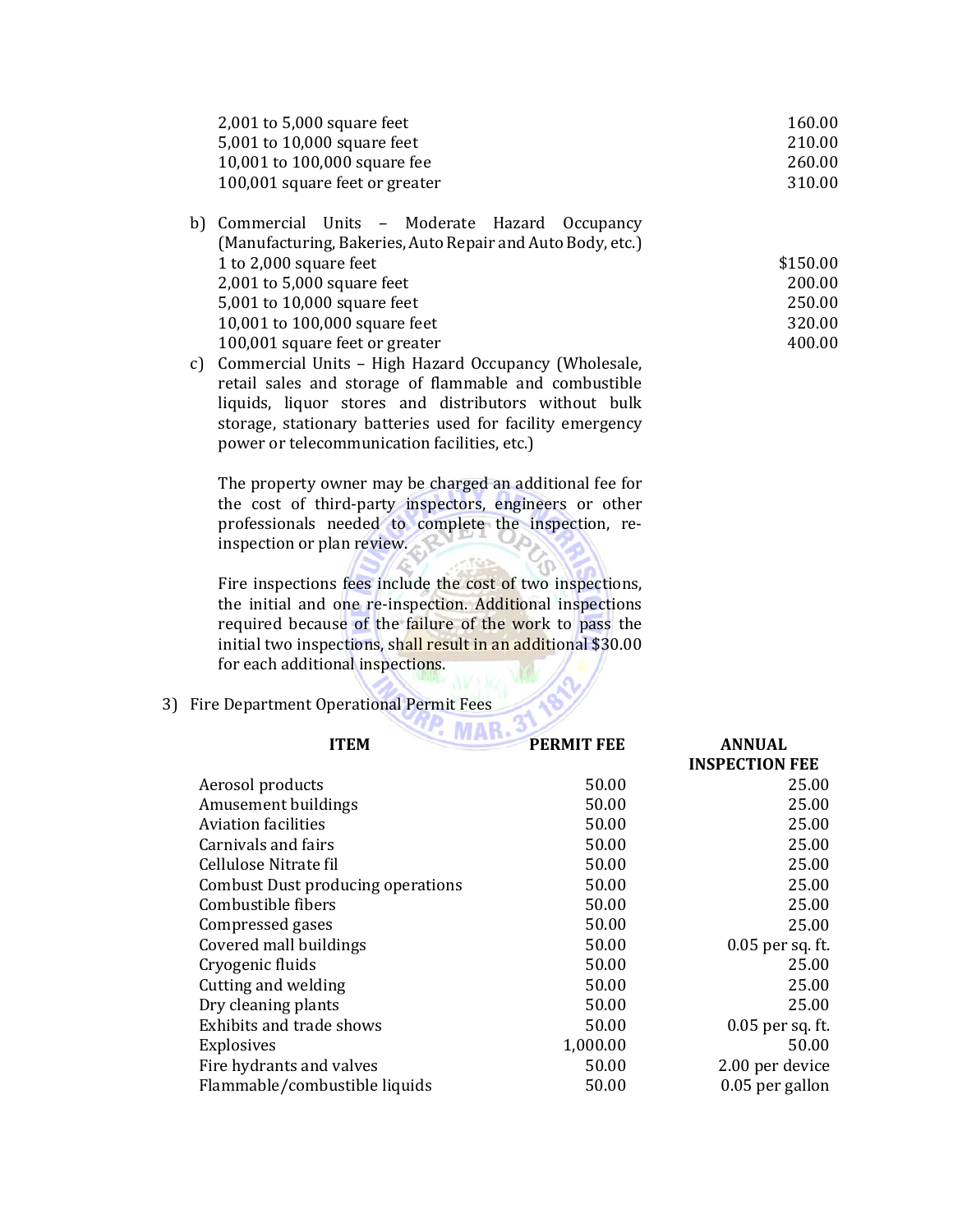| <b>ITEM</b>                                        | <b>PERMIT FEE</b> | <b>ANNUAL</b>         |
|----------------------------------------------------|-------------------|-----------------------|
|                                                    |                   | <b>INSPECTION FEE</b> |
| Floor finishing                                    | 50.00             | 25.00                 |
| Fruit and crop ripening                            | 50.00             | 25.00                 |
| Fumigation/thermal insect fogging                  | 50.00             | 25.00                 |
| Hazardous materials                                | 100.00            | 0.05 per sq. ft.      |
| <b>HPM</b> facilities                              | 100.00            | 0.05 per sq. ft.      |
| High piled storage                                 | 50.00             | 0.05 per sq. ft.      |
| Hot work operations                                | 50.00             | 25.00                 |
| Industrial ovens                                   | 50.00             | 25.00                 |
| Lumber yards/wood work plants                      | 100.00            | 0.05 per sq. ft.      |
| Liquid/gas fueled vehicles/equipment in            |                   |                       |
| building                                           | 50.00             | 25.00                 |
| LP Gas                                             | 50.00             | 25.00                 |
| Magnesium                                          | 50.00             | 25.00                 |
|                                                    | 50.00             | 25.00                 |
| Miscellaneous combust storage                      | 50.00             | 25.00                 |
| Open burning                                       | 50.00             |                       |
| Open flames and torches                            |                   | 25.00                 |
| Open flames and candles                            | 50.00             | 25.00                 |
| Organic coatings                                   | 50.00             | 25.00                 |
| Places of assembly (churches exempt)               | 50.00             | 25.00                 |
| Private fire hydrants                              | 50.00             | 200.00                |
| Pyrotechnic special effects materials              | 1,500.00          | 500.00                |
| Proxylin plastics                                  | 50.00             | 25.00                 |
| Refrigeration equipment                            | 50.00             | 25.00                 |
| Repair Garages/Motor fuel                          | 50.00             | 25.00                 |
| Rooftop heliports                                  | 500.00            | 100.00                |
| Spraying and dipping                               | 300.00            | 25.00                 |
| Storage scrap tires and tire byproduct             | 500.00            | 0.05 per sq. ft.      |
| Temp membrane, tents and canopies                  | 100.00            | 25.00                 |
| Tire rebuilding plants                             | 500.00            | $0.05$ per sq. ft.    |
| Waste handling                                     | 1,000.00          | 0.05 per sq. ft.      |
| Wood products                                      | 1,000.00          | 0.05 per sq. ft.      |
| <b>APPARATUS</b>                                   |                   | <b>FEE</b>            |
| Engine (per hour)                                  |                   | 350.00                |
| Aerial Ladder/Quint (per hour)                     |                   | 400.00                |
| Rescue/Marine Unit (per hour)                      |                   | 300.00                |
| Utility/Support Unit (per hour)                    |                   | 150.00                |
| Chiefs/Command Vehicle (per hour)                  |                   | 150.00                |
| <b>PERSONNEL</b>                                   |                   | <b>FEE</b>            |
| Career Fire Personnel (per hour for each employee) |                   | 40.00                 |
|                                                    |                   |                       |
| <b>EQUIPMENT</b>                                   |                   | <b>FEE</b>            |
| Self-Contained Breathing apparatus (SCBA) (each)   |                   | 50.00                 |
| Multi gas meter (per use)                          |                   | 50.00                 |
| Fire extinguisher (any class) (per use)            |                   | 50.00                 |
| Hose (per $50'$ )                                  |                   | 25.00                 |
| Fire police services (per hour)                    |                   | 100.00                |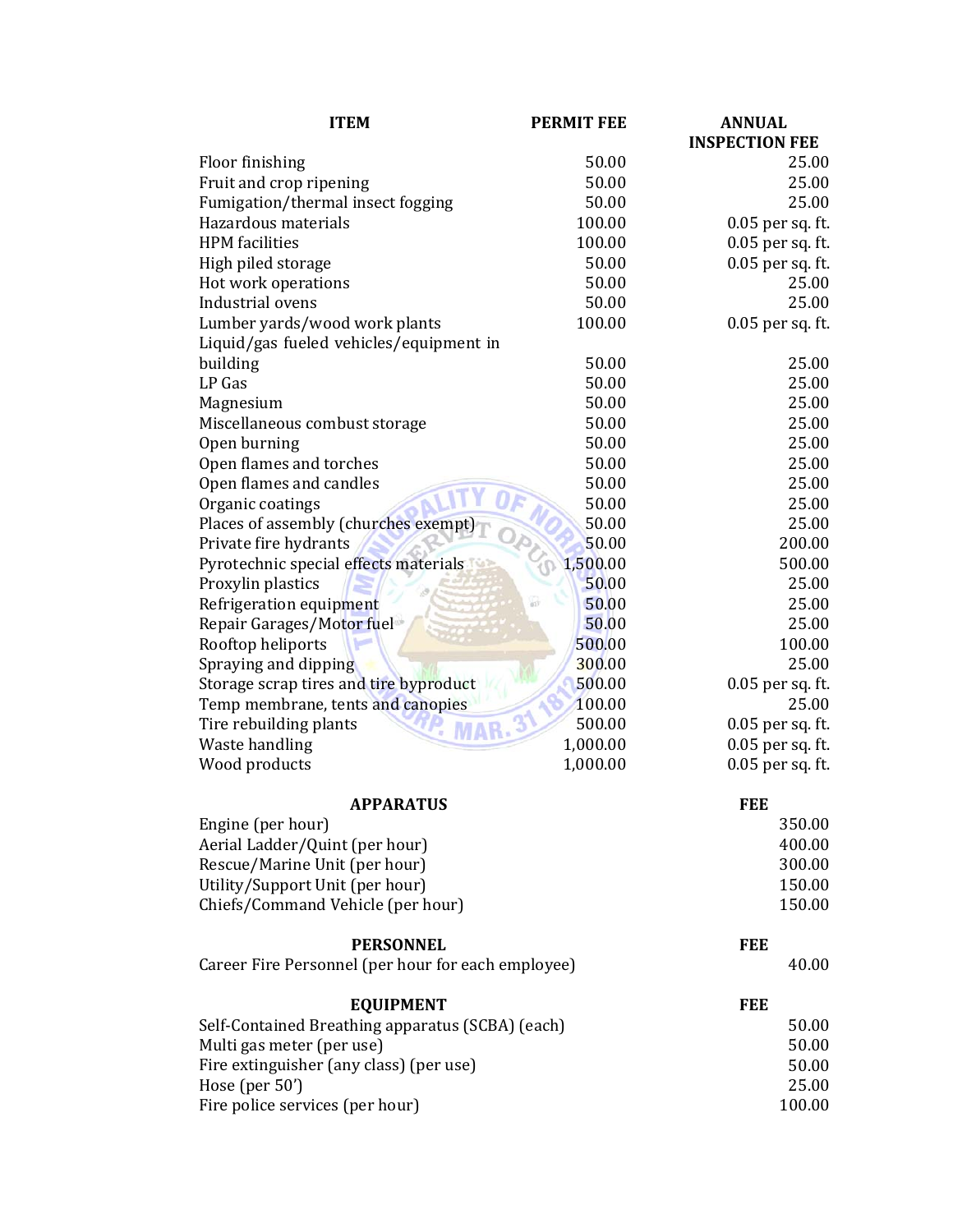| <b>EQUIPMENT</b>                                    | <b>FEE</b> |
|-----------------------------------------------------|------------|
| Road closing/traffic control (per hour)             | 100.00     |
| Flares (each)                                       | 8.00       |
| Hand tools (each)                                   | 15.00      |
| Hydraulic rescue tools (each)                       | 200.00     |
| Scene lighting (per hour)                           | 75.00      |
| Oil booms (each)                                    | 20.00      |
| Oil absorbent plans (each)                          | 10.00      |
| Oil dry (bucket/bag)                                | 35.00      |
| Portable pumps (per hour)                           | 30.00      |
| Power tools (each)                                  | 50.00      |
| Salvage covers (each)                               | 35.00      |
| Debris cleanup/removal                              | 250.00     |
| Ventilation fans (each)                             | 50.00      |
| Thermal imaging camera (each)                       | 100.00     |
| Foam (per gallon)                                   | 60.00      |
| Cribbing passenger vehicle (each)                   | 100.00     |
| Cribbing Class B vehicle (each)                     | 200.00     |
| Cribbing trucks-Class A Vehicle (each)              | 500.00     |
| Stabilization struts (per use)                      | 50.00      |
| Latex gloves (per pair)                             | 2.00       |
| Portable ladders (per use)                          | 35.00      |
| Medical extrication (w/hydraulic rescue tools) (per |            |
| patient)                                            | 1,500.00   |
| Generator (per hour)<br>ast                         | 50.00      |
| Hand lights (per use)                               | 5.00       |
| Wetting agent (per unit)                            | 25.00      |
| Fire line tape (per foot)                           | 0.25       |
| IX. Public Works Department                         |            |

The Public Works Department regulates activities of contractors, utilities and private citizens entering the public right of way and streets for certain purposes, particular construction activities that involves disturbing streets and sidewalks. A permit is required for most activities.

| 1) | Street opening- This includes any public street, avenue,<br>road, lane, court, col-de-sac, square, alley, highway or<br>other public highway or public place located in the<br>Municipality of Norristown and either for or intended for<br>public use, and shall include the cart-way, sidewalk, |        |
|----|---------------------------------------------------------------------------------------------------------------------------------------------------------------------------------------------------------------------------------------------------------------------------------------------------|--------|
|    | gutter and right-of-way area (each opening)                                                                                                                                                                                                                                                       | 160.00 |
|    | 2) Surface opening of Street and Sidewalk                                                                                                                                                                                                                                                         |        |
|    | Conduit (each opening)                                                                                                                                                                                                                                                                            | 160.00 |
|    | Electric conduit (each opening)                                                                                                                                                                                                                                                                   | 160.00 |
|    | Gas lines (each opening)                                                                                                                                                                                                                                                                          | 160.00 |
|    | Plumbers (sanitary and water) (each opening)                                                                                                                                                                                                                                                      | 160.00 |
|    | Water lines (each opening)                                                                                                                                                                                                                                                                        | 160.00 |
|    | 3) Test hole application fee                                                                                                                                                                                                                                                                      | 60.00  |
|    | Per test hole                                                                                                                                                                                                                                                                                     | 10.00  |
| 4) | Utility poles application fee                                                                                                                                                                                                                                                                     | 60.00  |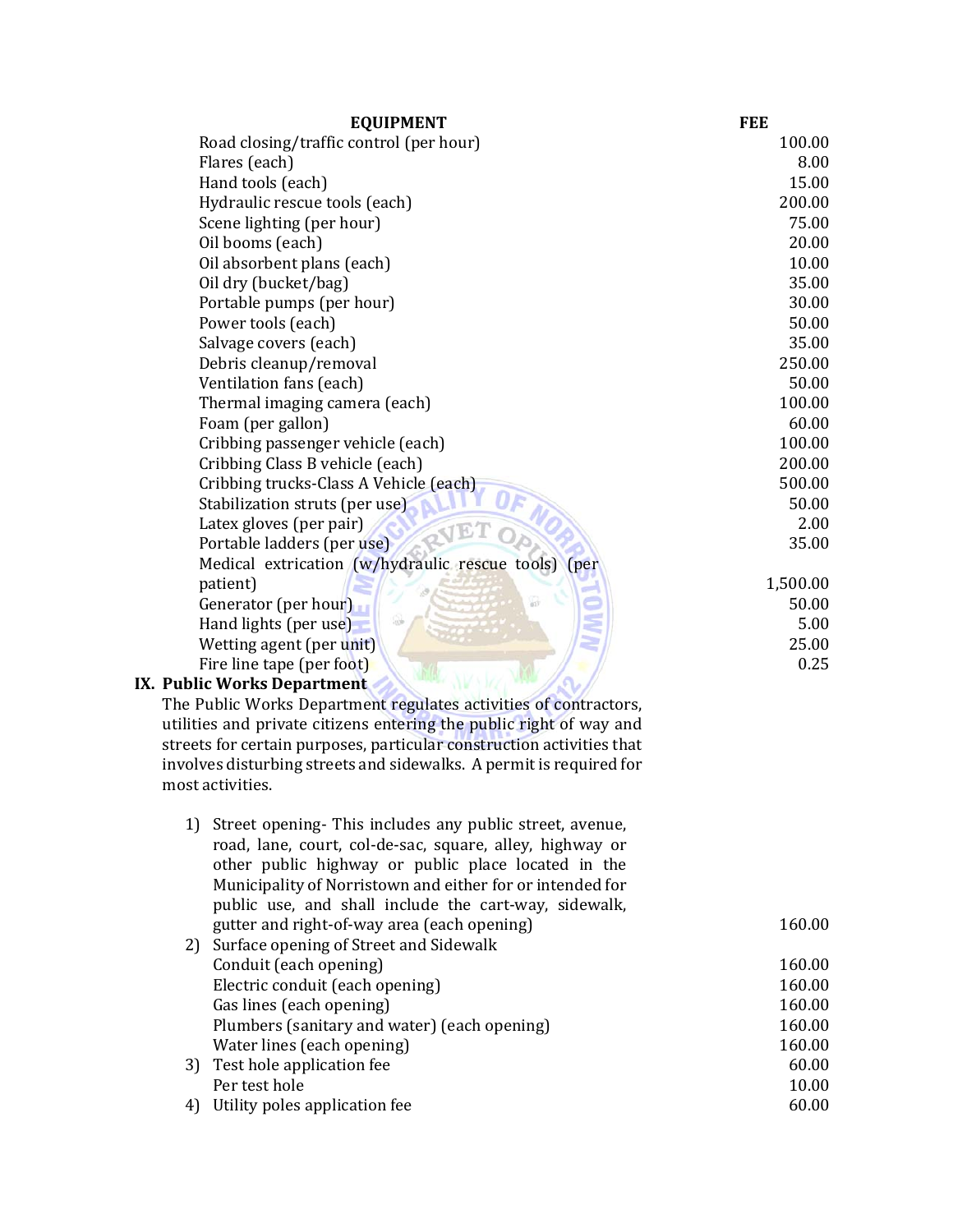| Sidewalks<br>5)<br>Each 25 lineal feet (parallel to the property line) or<br>60.00<br>fraction thereof<br>Each additional 25 lineal feet or fraction thereof<br>20.00<br>6) Concrete Curb Work<br>Each 25 lineal feet (parallel to the property line) or<br>fraction thereof<br>50.00<br>Each additional 25 lineal feet or fraction thereof<br>25.00<br>Remove, trim or plant trees<br>7)<br>First tree<br>25.00<br>Each additional tree<br>10.00<br>Storing or stockpiling materials in the right-of-way<br>8)<br>First day<br>60.00<br>50.00<br>For each additional day<br>Protective fence, shed or office trailer in the right-of-way<br>9)<br>For the first month or fraction thereof<br>60.00<br>For each additional month<br>40.00<br>10) Erecting scaffolding in the right-of-way<br>For the first month or fraction thereof<br>60.00<br>For each additional month<br>15.00<br>11) Street closing<br>Each day<br>120.00<br>12) Dumpster in the right-of-way<br>For the first day<br>60.00<br>For each additional day<br>15.00<br>13) Setting storm water appliance (per unit)<br>75.00<br>14) Oversize load with police escort (per day)<br>150.00<br>15) Temporary no parking signs (each)<br>2.00<br>16) Parking meter bags (each)<br>10.00 |
|-------------------------------------------------------------------------------------------------------------------------------------------------------------------------------------------------------------------------------------------------------------------------------------------------------------------------------------------------------------------------------------------------------------------------------------------------------------------------------------------------------------------------------------------------------------------------------------------------------------------------------------------------------------------------------------------------------------------------------------------------------------------------------------------------------------------------------------------------------------------------------------------------------------------------------------------------------------------------------------------------------------------------------------------------------------------------------------------------------------------------------------------------------------------------------------------------------------------------------------------------------|
|                                                                                                                                                                                                                                                                                                                                                                                                                                                                                                                                                                                                                                                                                                                                                                                                                                                                                                                                                                                                                                                                                                                                                                                                                                                       |
|                                                                                                                                                                                                                                                                                                                                                                                                                                                                                                                                                                                                                                                                                                                                                                                                                                                                                                                                                                                                                                                                                                                                                                                                                                                       |
|                                                                                                                                                                                                                                                                                                                                                                                                                                                                                                                                                                                                                                                                                                                                                                                                                                                                                                                                                                                                                                                                                                                                                                                                                                                       |
|                                                                                                                                                                                                                                                                                                                                                                                                                                                                                                                                                                                                                                                                                                                                                                                                                                                                                                                                                                                                                                                                                                                                                                                                                                                       |
|                                                                                                                                                                                                                                                                                                                                                                                                                                                                                                                                                                                                                                                                                                                                                                                                                                                                                                                                                                                                                                                                                                                                                                                                                                                       |
|                                                                                                                                                                                                                                                                                                                                                                                                                                                                                                                                                                                                                                                                                                                                                                                                                                                                                                                                                                                                                                                                                                                                                                                                                                                       |
|                                                                                                                                                                                                                                                                                                                                                                                                                                                                                                                                                                                                                                                                                                                                                                                                                                                                                                                                                                                                                                                                                                                                                                                                                                                       |
|                                                                                                                                                                                                                                                                                                                                                                                                                                                                                                                                                                                                                                                                                                                                                                                                                                                                                                                                                                                                                                                                                                                                                                                                                                                       |
|                                                                                                                                                                                                                                                                                                                                                                                                                                                                                                                                                                                                                                                                                                                                                                                                                                                                                                                                                                                                                                                                                                                                                                                                                                                       |
|                                                                                                                                                                                                                                                                                                                                                                                                                                                                                                                                                                                                                                                                                                                                                                                                                                                                                                                                                                                                                                                                                                                                                                                                                                                       |
|                                                                                                                                                                                                                                                                                                                                                                                                                                                                                                                                                                                                                                                                                                                                                                                                                                                                                                                                                                                                                                                                                                                                                                                                                                                       |
|                                                                                                                                                                                                                                                                                                                                                                                                                                                                                                                                                                                                                                                                                                                                                                                                                                                                                                                                                                                                                                                                                                                                                                                                                                                       |
|                                                                                                                                                                                                                                                                                                                                                                                                                                                                                                                                                                                                                                                                                                                                                                                                                                                                                                                                                                                                                                                                                                                                                                                                                                                       |
|                                                                                                                                                                                                                                                                                                                                                                                                                                                                                                                                                                                                                                                                                                                                                                                                                                                                                                                                                                                                                                                                                                                                                                                                                                                       |
|                                                                                                                                                                                                                                                                                                                                                                                                                                                                                                                                                                                                                                                                                                                                                                                                                                                                                                                                                                                                                                                                                                                                                                                                                                                       |
|                                                                                                                                                                                                                                                                                                                                                                                                                                                                                                                                                                                                                                                                                                                                                                                                                                                                                                                                                                                                                                                                                                                                                                                                                                                       |
|                                                                                                                                                                                                                                                                                                                                                                                                                                                                                                                                                                                                                                                                                                                                                                                                                                                                                                                                                                                                                                                                                                                                                                                                                                                       |
|                                                                                                                                                                                                                                                                                                                                                                                                                                                                                                                                                                                                                                                                                                                                                                                                                                                                                                                                                                                                                                                                                                                                                                                                                                                       |
|                                                                                                                                                                                                                                                                                                                                                                                                                                                                                                                                                                                                                                                                                                                                                                                                                                                                                                                                                                                                                                                                                                                                                                                                                                                       |
|                                                                                                                                                                                                                                                                                                                                                                                                                                                                                                                                                                                                                                                                                                                                                                                                                                                                                                                                                                                                                                                                                                                                                                                                                                                       |
|                                                                                                                                                                                                                                                                                                                                                                                                                                                                                                                                                                                                                                                                                                                                                                                                                                                                                                                                                                                                                                                                                                                                                                                                                                                       |
|                                                                                                                                                                                                                                                                                                                                                                                                                                                                                                                                                                                                                                                                                                                                                                                                                                                                                                                                                                                                                                                                                                                                                                                                                                                       |
|                                                                                                                                                                                                                                                                                                                                                                                                                                                                                                                                                                                                                                                                                                                                                                                                                                                                                                                                                                                                                                                                                                                                                                                                                                                       |
|                                                                                                                                                                                                                                                                                                                                                                                                                                                                                                                                                                                                                                                                                                                                                                                                                                                                                                                                                                                                                                                                                                                                                                                                                                                       |
|                                                                                                                                                                                                                                                                                                                                                                                                                                                                                                                                                                                                                                                                                                                                                                                                                                                                                                                                                                                                                                                                                                                                                                                                                                                       |
|                                                                                                                                                                                                                                                                                                                                                                                                                                                                                                                                                                                                                                                                                                                                                                                                                                                                                                                                                                                                                                                                                                                                                                                                                                                       |
|                                                                                                                                                                                                                                                                                                                                                                                                                                                                                                                                                                                                                                                                                                                                                                                                                                                                                                                                                                                                                                                                                                                                                                                                                                                       |
|                                                                                                                                                                                                                                                                                                                                                                                                                                                                                                                                                                                                                                                                                                                                                                                                                                                                                                                                                                                                                                                                                                                                                                                                                                                       |
| 17) Highway maps (each)<br>2.50                                                                                                                                                                                                                                                                                                                                                                                                                                                                                                                                                                                                                                                                                                                                                                                                                                                                                                                                                                                                                                                                                                                                                                                                                       |
| 18) Annual waste/recyclable hauling license                                                                                                                                                                                                                                                                                                                                                                                                                                                                                                                                                                                                                                                                                                                                                                                                                                                                                                                                                                                                                                                                                                                                                                                                           |
| Haulers operating 1 to 5 trucks<br>50.00                                                                                                                                                                                                                                                                                                                                                                                                                                                                                                                                                                                                                                                                                                                                                                                                                                                                                                                                                                                                                                                                                                                                                                                                              |
| 75.00<br>Haulers operating 6 to 10 trucks                                                                                                                                                                                                                                                                                                                                                                                                                                                                                                                                                                                                                                                                                                                                                                                                                                                                                                                                                                                                                                                                                                                                                                                                             |
| Haulers operating more than 10 trucks<br>100.00                                                                                                                                                                                                                                                                                                                                                                                                                                                                                                                                                                                                                                                                                                                                                                                                                                                                                                                                                                                                                                                                                                                                                                                                       |
| 19) Private collection registration fees                                                                                                                                                                                                                                                                                                                                                                                                                                                                                                                                                                                                                                                                                                                                                                                                                                                                                                                                                                                                                                                                                                                                                                                                              |
| Residential and commercial property<br>40.00                                                                                                                                                                                                                                                                                                                                                                                                                                                                                                                                                                                                                                                                                                                                                                                                                                                                                                                                                                                                                                                                                                                                                                                                          |
| Office and industrial property<br>75.00                                                                                                                                                                                                                                                                                                                                                                                                                                                                                                                                                                                                                                                                                                                                                                                                                                                                                                                                                                                                                                                                                                                                                                                                               |
| 20) Loading zone signs                                                                                                                                                                                                                                                                                                                                                                                                                                                                                                                                                                                                                                                                                                                                                                                                                                                                                                                                                                                                                                                                                                                                                                                                                                |
| Sign and installation (per space)<br>225.00                                                                                                                                                                                                                                                                                                                                                                                                                                                                                                                                                                                                                                                                                                                                                                                                                                                                                                                                                                                                                                                                                                                                                                                                           |
| Annual maintenance fee (per year)<br>35.00                                                                                                                                                                                                                                                                                                                                                                                                                                                                                                                                                                                                                                                                                                                                                                                                                                                                                                                                                                                                                                                                                                                                                                                                            |
| 21) Contractor parking permit<br>10.00                                                                                                                                                                                                                                                                                                                                                                                                                                                                                                                                                                                                                                                                                                                                                                                                                                                                                                                                                                                                                                                                                                                                                                                                                |
| 22) Roadway crossings                                                                                                                                                                                                                                                                                                                                                                                                                                                                                                                                                                                                                                                                                                                                                                                                                                                                                                                                                                                                                                                                                                                                                                                                                                 |
| 60.00<br>Application fee                                                                                                                                                                                                                                                                                                                                                                                                                                                                                                                                                                                                                                                                                                                                                                                                                                                                                                                                                                                                                                                                                                                                                                                                                              |
| 75.00<br>Each day                                                                                                                                                                                                                                                                                                                                                                                                                                                                                                                                                                                                                                                                                                                                                                                                                                                                                                                                                                                                                                                                                                                                                                                                                                     |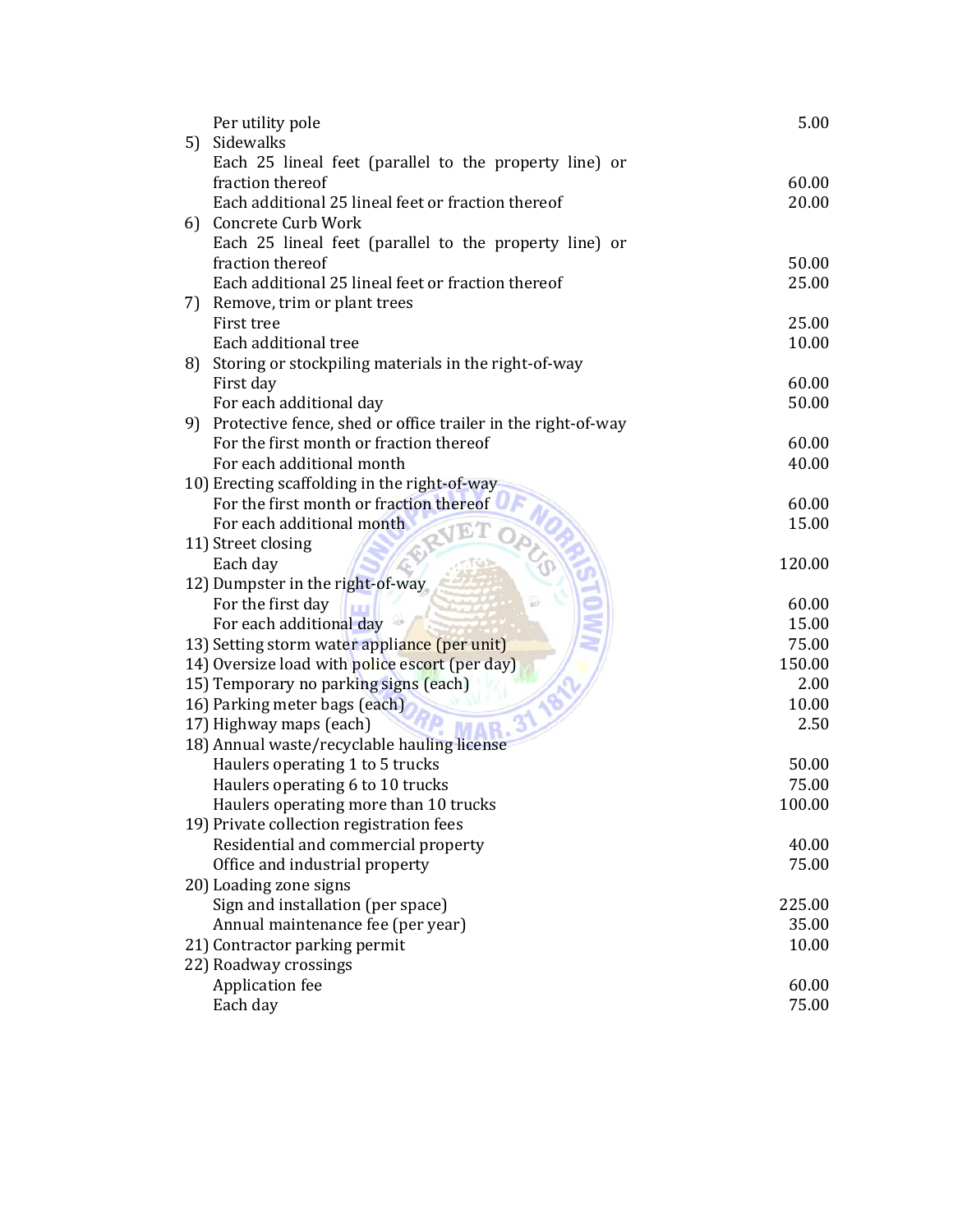#### **X. Park and recreation**

| 1) Summer Playground program |        |
|------------------------------|--------|
| Resident (per child)         | 300.00 |
| Non-resident (per child)     | 400.00 |

# 2) Park Permits (per day)

| a) $20-50$ persons   | 25.00 fee/25.00 security deposit   | 50.00  |
|----------------------|------------------------------------|--------|
| b) $51-100$ persons  | 50.00 fee/50.00 security deposit   | 100.00 |
| c) $101-200$ persons | 100.00 fee/100.00 security deposit | 200.00 |
| d) $201-300$ persons | 150.00 fee/150.00 security deposit | 300.00 |
| e) Over $300$        | 200.00 fee/200.00 security deposit | 400.00 |

A park permit is required for the use of Municipal Parks for events. A fee shall be charged for the use of Elmwood Park, Simmons Park, MLK Park, Blue Mill Field, Achey's, Cherry Street and Scag Cottman based on the size of the group.

Permits for exclusive use of any pavilion will be an additional 100.00 

Permit fees for use of any park or pavilion by any non-resident shall be double the base fee.

All permit holders must have the permit in their position at the time of when the facility is in use

Security deposits will be refunded provided the park is free of trash and damage.

This includes any public street, avenue, road, lane, court, culde-sac, square, alley, highway or other public place located in the Municipality of Norristown and either for or intended for public use, and shall include the cart-way, sidewalk, gutter and right‐of‐way area 

# **NO ADDITIONAL FEES ARE TO BE CHARGED BY THE PERSONS/ORGANIZATION THAT OBTAINS A PERMIT TO PERSONS ATTENDING THE EVENT.**

# 3) Facilities and Recreation

Fee includes use of portable toilet and trash/debris removal at Simmons Park while operating league Norristown based teams use of field

| <b>Adult League Fees</b>         | <b>PER</b> | 10-19        | $20+$ GAMES |
|----------------------------------|------------|--------------|-------------|
|                                  | <b>USE</b> | <b>GAMES</b> |             |
| Lights                           | 50.00      |              |             |
| Lights and lined fields          | 75.00      |              |             |
| Day games/Municipal lined fields | 25.00      | 150.00       | 250.00      |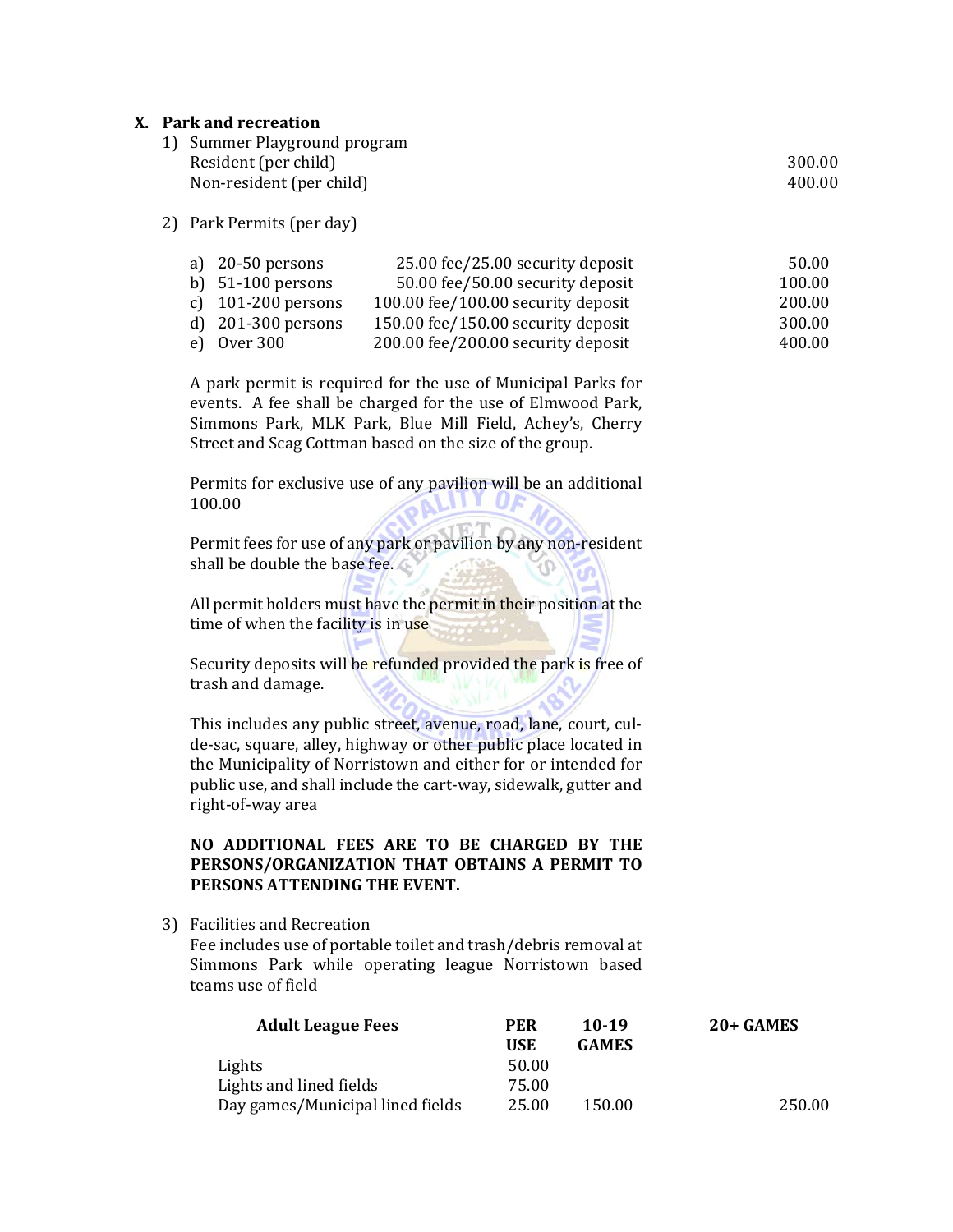| Day games/League lined fields      | 10.00  | 50.00 | 100.00 |
|------------------------------------|--------|-------|--------|
| Youth League                       |        |       |        |
| Lights                             | 50.00  |       |        |
| Lights and lined field             | 65.00  |       |        |
| Day games/Municipal lined fields   | 15.00  | 75.00 | 150.00 |
| Day games/League lined fields      | N/A    | N/A   | N/A    |
| Other Teams Use of Fields          |        |       |        |
| Lights                             | 60.00  |       |        |
| Lights and lined fields            | 90.00  |       |        |
| Day games/Municipal lined fields   | 50.00  |       |        |
| Day games/League lined fields      | 35.00  |       |        |
| Tournament play at softball fields |        |       |        |
| Per each weekend tournament        | 100.00 |       |        |
| Basketball league (per person)     | 250.00 |       |        |

To receive a discount or in lieu of paying any fee for the use of the fields, teams may provide the following in-kind contributions. 

| Pre-season field maintenance                    | Free     |
|-------------------------------------------------|----------|
| Post-season maintenance                         | Free     |
| Purchase of pallet of Diamond Dry               | Free     |
| Purchase of two (2) pallets of Guideline Marker | Free     |
| Purchase of set of bases                        | 50%      |
| Purchase and installation of scoreboard bulbs   | 50%      |
| <b>XI.</b> Business Fees                        |          |
| Outdoor dining permit fee<br>1)                 | 25.00    |
| Transient merchant license fee<br>2)            | 25.00    |
| <b>XII. Trash Collection and disposal fees</b>  |          |
| Single Family<br>1)                             | 274.00   |
| More than one (1) house detached<br>2)          | 274.00   |
| Duplex<br>3)                                    | 548.00   |
| <b>Triplex</b><br>4                             | 822.00   |
| Quadraplex<br>5)                                | 1,096.00 |
| <b>Exempt Veteran Dwelling</b><br>6)            | 274.00   |
| Condominiums                                    | 274.00   |